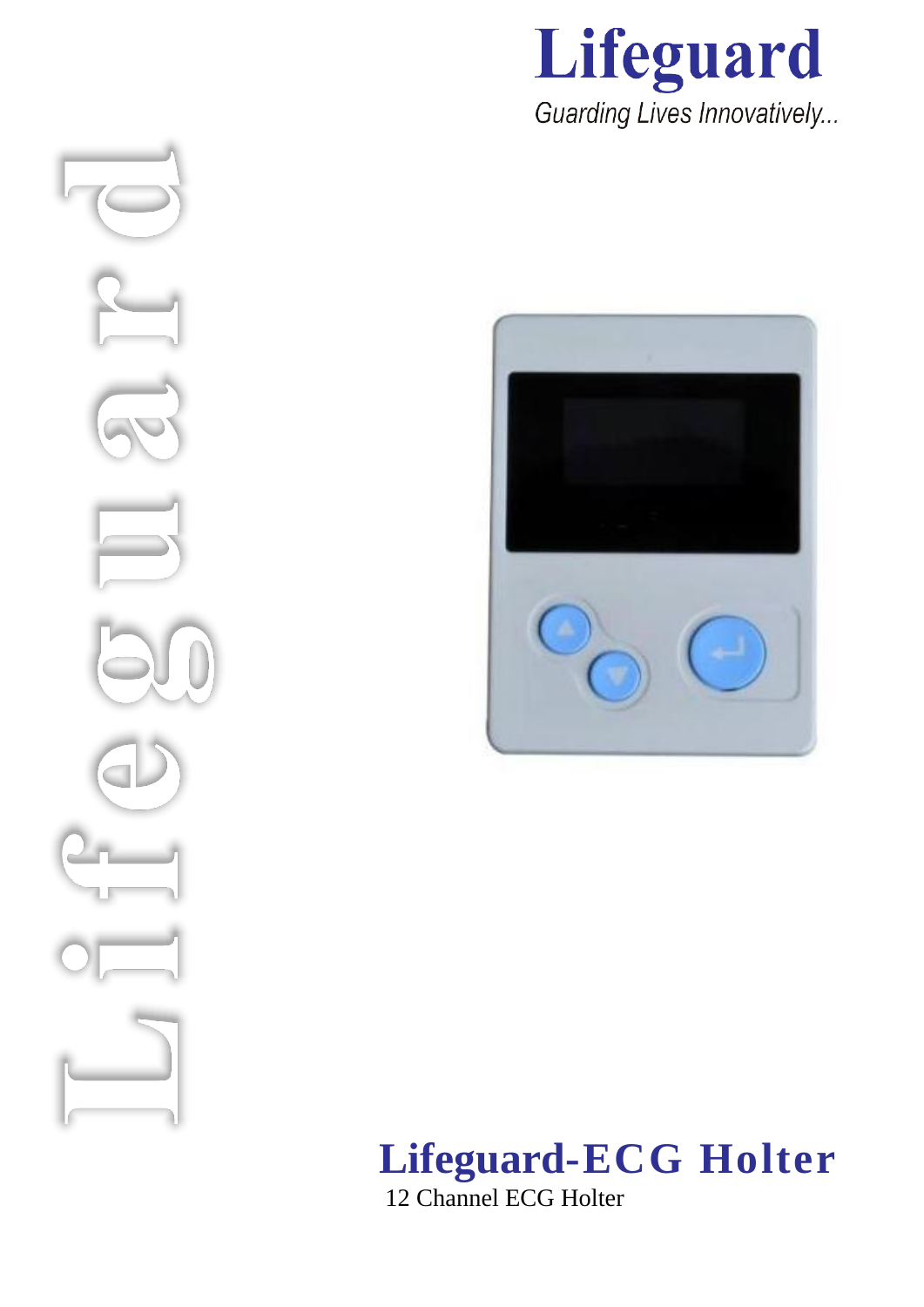



#### **Features:**

- Recording: 12 Channel ECG
- Compact/Lightweight ( 75\*55\*16mm, 50g ( Battery not included))
- Sampling Rate : Up to 1024 Hz/16Bit ( Sampling rate is up to 1024 samples/channel/second 16 bit resolution)
- Display : 1.3 inches OLED screen, 128\*64 dot matrix
- Real-time wave forms display ( Provide real-time OLED display of ECG waveform of all channels)
- Recording time: Up to 4 days
- Powered by 1 AAA alkaline batteries, up to 96 hours ECG recording
- 12 channel digital recording, automatic selection via patient cable
- Storage medium: Removable micro SD Card, ≥8 GB
- Data Transfer: Hi-Speed USB 2.0, SD card-reader
- Support multi-languages, easy and friendly to operate
- Pacemaker detection: Yes
- Sleep Management: yes

### Technical Specifications General

| Weight            | : 50g±5g (battery not Included) |
|-------------------|---------------------------------|
| <b>Dimensions</b> | $:70*55*16mm(\pm2mm)$           |
| <b>Battery</b>    | : 1 AAA alkaline battery        |
| Recording time    | : 1-4 days optional             |
| Storage medium    | : Removable micro SD Card, ±8GB |
| Data Transfer     | : Hi-Speed USB 2.0,             |
|                   | SD Card-reader                  |
| Display           | : 1.3 inches OLED screen        |
|                   | 128*64 dot matrix               |
|                   |                                 |



www.lifeguard-med.com

 SCO-123, Honey View Market, Sector – 124, Mohali – 140301, Punjab Mobile: +91-7696257100 Mail ID: sales@lifeguard-med.com